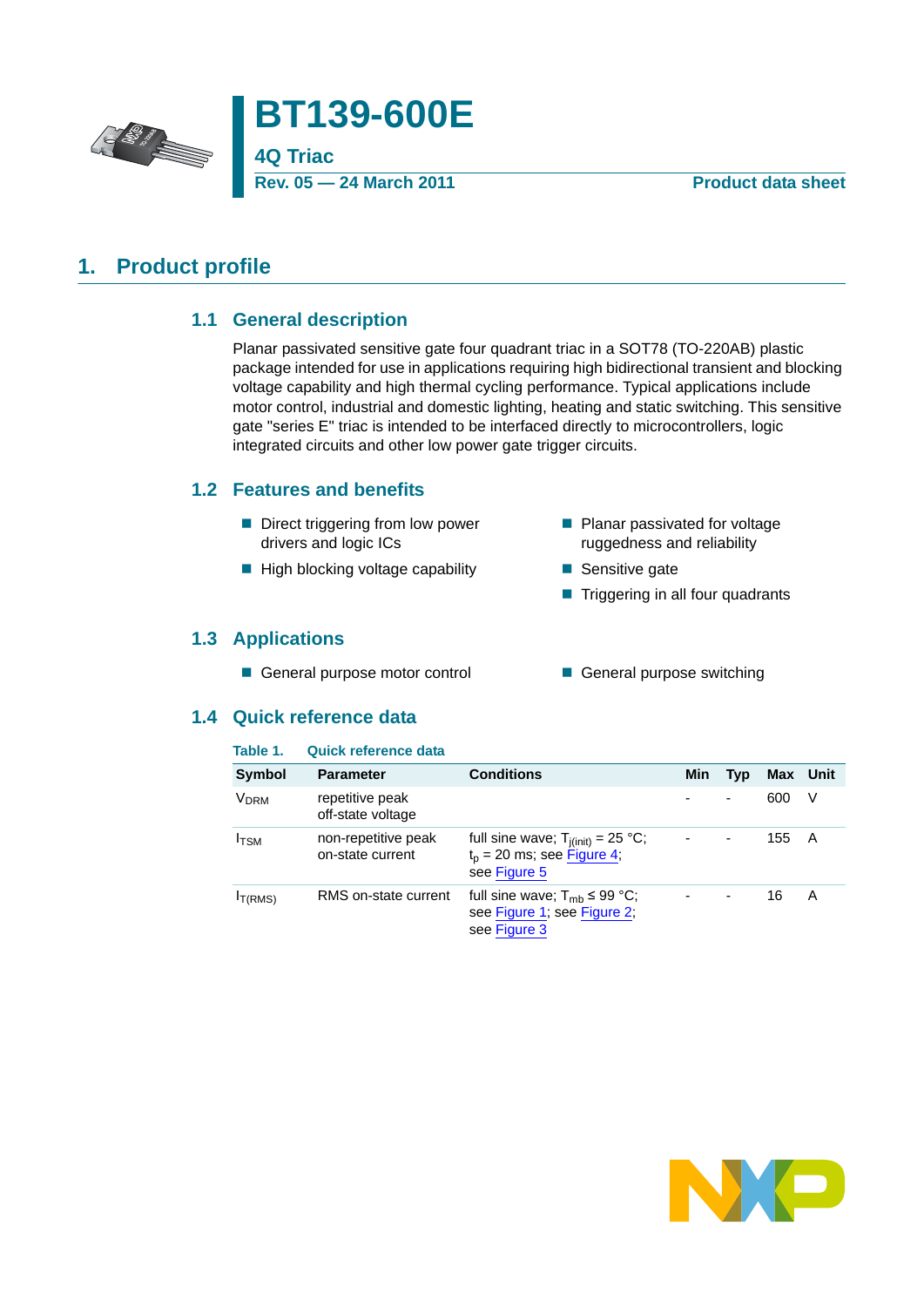**4Q Triac**

| Table 1. | <b>Quick reference data</b> continued |  |
|----------|---------------------------------------|--|
|          |                                       |  |

| Symbol                        | <b>Parameter</b>     | <b>Conditions</b>                                                     | Min            | Typ | Max Unit |    |
|-------------------------------|----------------------|-----------------------------------------------------------------------|----------------|-----|----------|----|
| <b>Static characteristics</b> |                      |                                                                       |                |     |          |    |
| $I_{GT}$                      | gate trigger current | $V_D = 12 V$ ; $I_T = 0.1 A$ ; T2+ G+;<br>$T_i$ = 25 °C; see Figure 7 | $\sim$         | 2.5 | 10       | mA |
|                               |                      | $V_D = 12 V$ ; $I_T = 0.1 A$ ; T2+ G-;<br>$T_i = 25$ °C; see Figure 7 | $\blacksquare$ | 4   | 10       | mA |
|                               |                      | $V_D = 12 V$ ; $I_T = 0.1 A$ ; T2- G-;<br>$T_i = 25$ °C; see Figure 7 | $\blacksquare$ | 5   | 10       | mA |
|                               |                      | $V_D = 12 V$ ; $I_T = 0.1 A$ ; T2- G+;<br>$T_i = 25$ °C; see Figure 7 | $\blacksquare$ | 11  | 25       | mA |

# <span id="page-1-0"></span>**2. Pinning information**

| Table 2.       |                | <b>Pinning information</b>     |                           |                       |
|----------------|----------------|--------------------------------|---------------------------|-----------------------|
| Pin            | Symbol         | <b>Description</b>             | <b>Simplified outline</b> | <b>Graphic symbol</b> |
| 1              | Τ1             | main terminal 1                |                           |                       |
| $\overline{2}$ | T2             | main terminal 2                | mb                        |                       |
| 3              | G              | gate                           |                           | sym051                |
| mb             | T <sub>2</sub> | mounting base; main terminal 2 |                           |                       |

**SOT78 (TO-220AB)**

1 2 3

# <span id="page-1-1"></span>**3. Ordering information**

### **Table 3. Ordering information**

| Type number   | Package         |                                                                                     |                |
|---------------|-----------------|-------------------------------------------------------------------------------------|----------------|
|               | <b>Name</b>     | <b>Description</b>                                                                  | <b>Version</b> |
| BT139-600E    | <b>TO-220AB</b> | plastic single-ended package; heatsink mounted; 1 mounting<br>hole: 3-lead TO-220AB | SOT78          |
| BT139-600E/DG | <b>TO-220AB</b> | plastic single-ended package; heatsink mounted; 1 mounting<br>hole; 3-lead TO-220AB | SOT78          |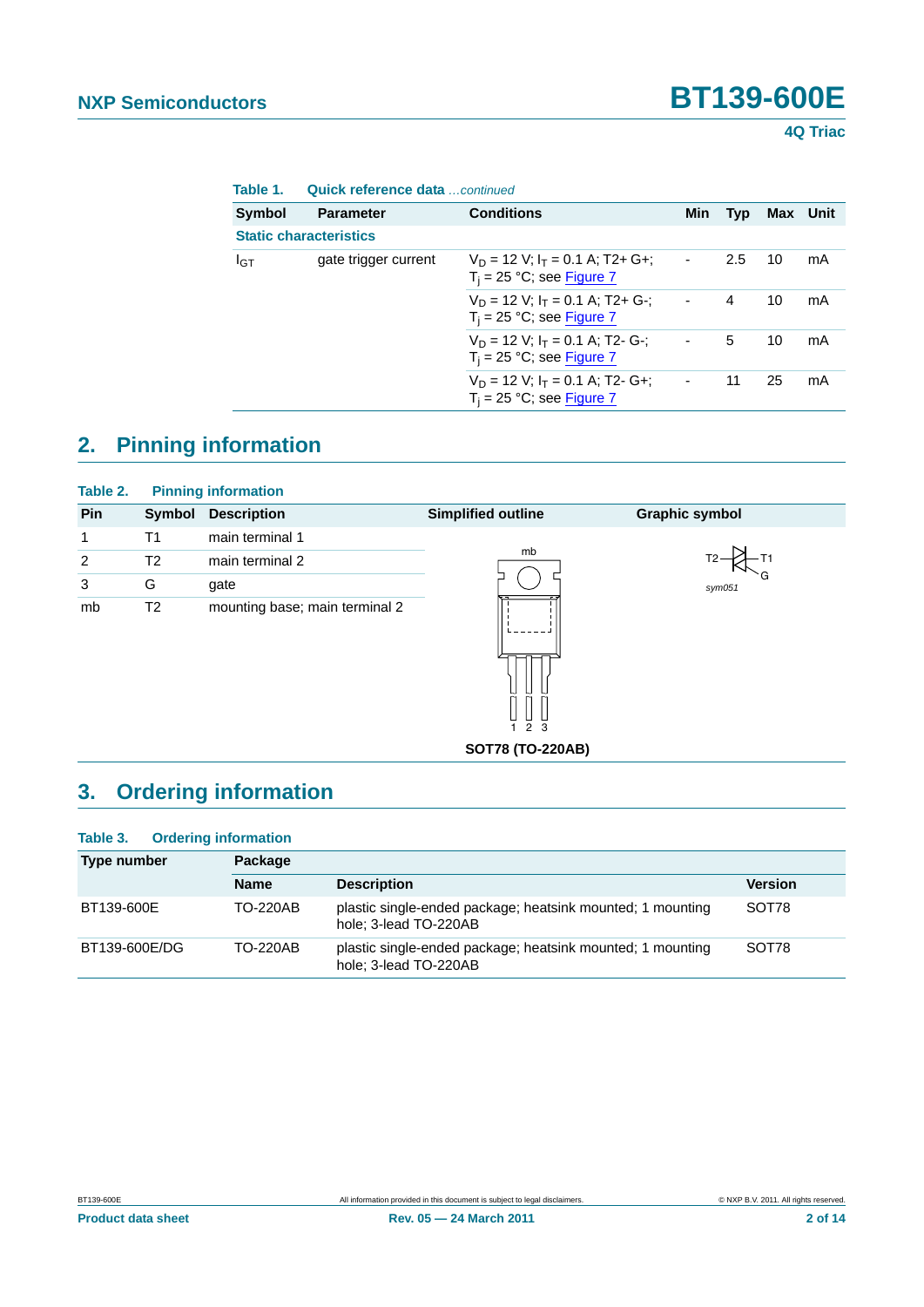# <span id="page-2-2"></span>**4. Limiting values**

### **Table 4. Limiting values**

*In accordance with the Absolute Maximum Rating System (IEC 60134).*

| Symbol                 | <b>Parameter</b>                        | <b>Conditions</b>                                                                         | <b>Min</b>               | <b>Max</b> | Unit        |
|------------------------|-----------------------------------------|-------------------------------------------------------------------------------------------|--------------------------|------------|-------------|
| <b>V<sub>DRM</sub></b> | repetitive peak off-state voltage       |                                                                                           |                          | 600        | V           |
| $I_{T(RMS)}$           | RMS on-state current                    | full sine wave; $T_{mb} \leq 99 \text{ °C}$ ;<br>see Figure 1; see Figure 2; see Figure 3 | ۰                        | 16         | Α           |
| $I_{TSM}$              | non-repetitive peak on-state<br>current | full sine wave; $T_{j(init)} = 25 °C$ ; $t_p = 20$ ms;<br>see Figure 4; see Figure 5      |                          | 155        | Α           |
|                        |                                         | full sine wave; $T_{j(int)} = 25 °C$ ; $t_p = 16.7$ ms                                    | -                        | 170        | Α           |
| $ ^{2}t$               | <sup>2</sup> t for fusing               | $t_p$ = 10 ms; sine-wave pulse                                                            | ۰                        | 120        | $A^2s$      |
| $dl_T/dt$              | rate of rise of on-state current        | $I_T$ = 20 A; $I_G$ = 0.2 A; dl <sub>G</sub> /dt = 0.2 A/µs;<br>$T2+G+$                   |                          | 50         | $A/\mu s$   |
|                        |                                         | $I_T$ = 20 A; $I_G$ = 0.2 A; dl <sub>G</sub> /dt = 0.2 A/µs;<br>$T2+G-$                   |                          | 50         | $A/\mu s$   |
|                        |                                         | $I_T$ = 20 A; $I_G$ = 0.2 A; dl <sub>G</sub> /dt = 0.2 A/µs;<br>T <sub>2</sub> - G-       |                          | 50         | $A/\mu s$   |
|                        |                                         | $I_T$ = 20 A; $I_G$ = 0.2 A; dl <sub>G</sub> /dt = 0.2 A/µs;<br>$T2 - G+$                 |                          | 10         | $A/\mu s$   |
| <b>I</b> GM            | peak gate current                       |                                                                                           | $\overline{\phantom{a}}$ | 2          | A           |
| $V_{GM}$               | peak gate voltage                       |                                                                                           | $\overline{\phantom{a}}$ | 5          | $\vee$      |
| $P_{GM}$               | peak gate power                         |                                                                                           | ۰                        | 5          | W           |
| $P_{G(AV)}$            | average gate power                      | over any 20 ms period                                                                     | ۰                        | 0.5        | W           |
| $T_{\text{stg}}$       | storage temperature                     |                                                                                           | $-40$                    | 150        | $^{\circ}C$ |
| $T_{j}$                | junction temperature                    |                                                                                           | ٠                        | 125        | $^{\circ}C$ |

<span id="page-2-1"></span><span id="page-2-0"></span>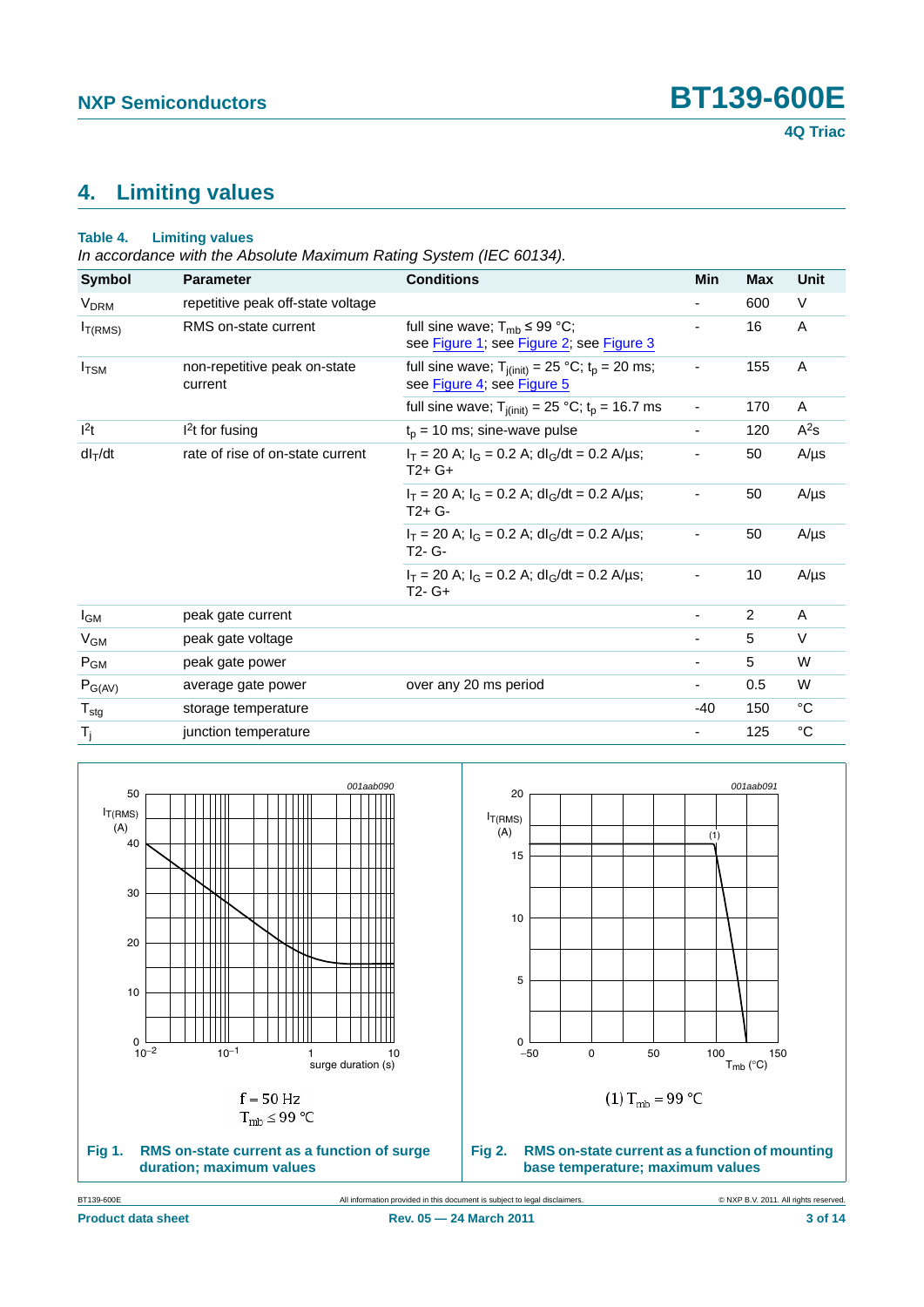<span id="page-3-1"></span><span id="page-3-0"></span>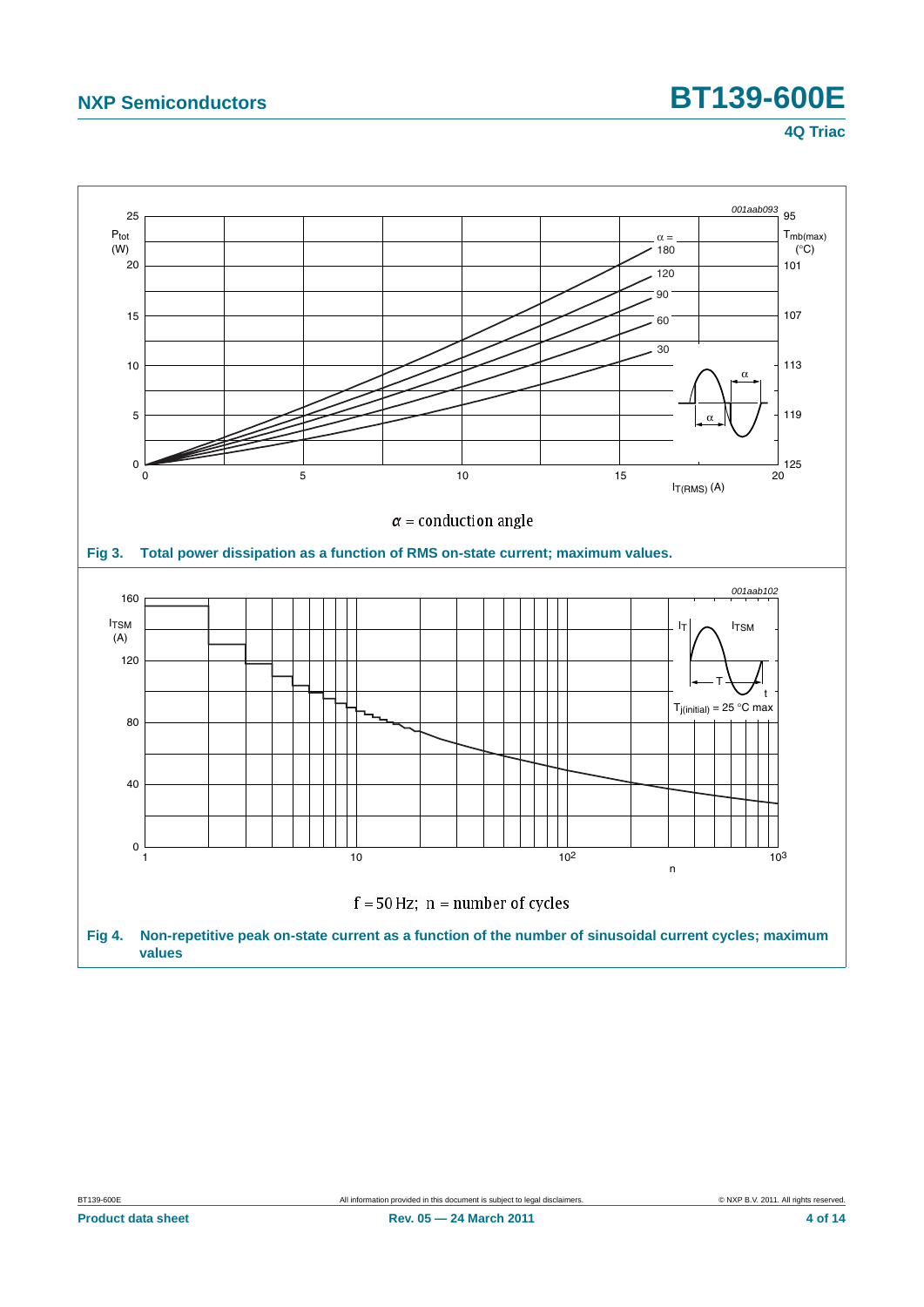<span id="page-4-0"></span>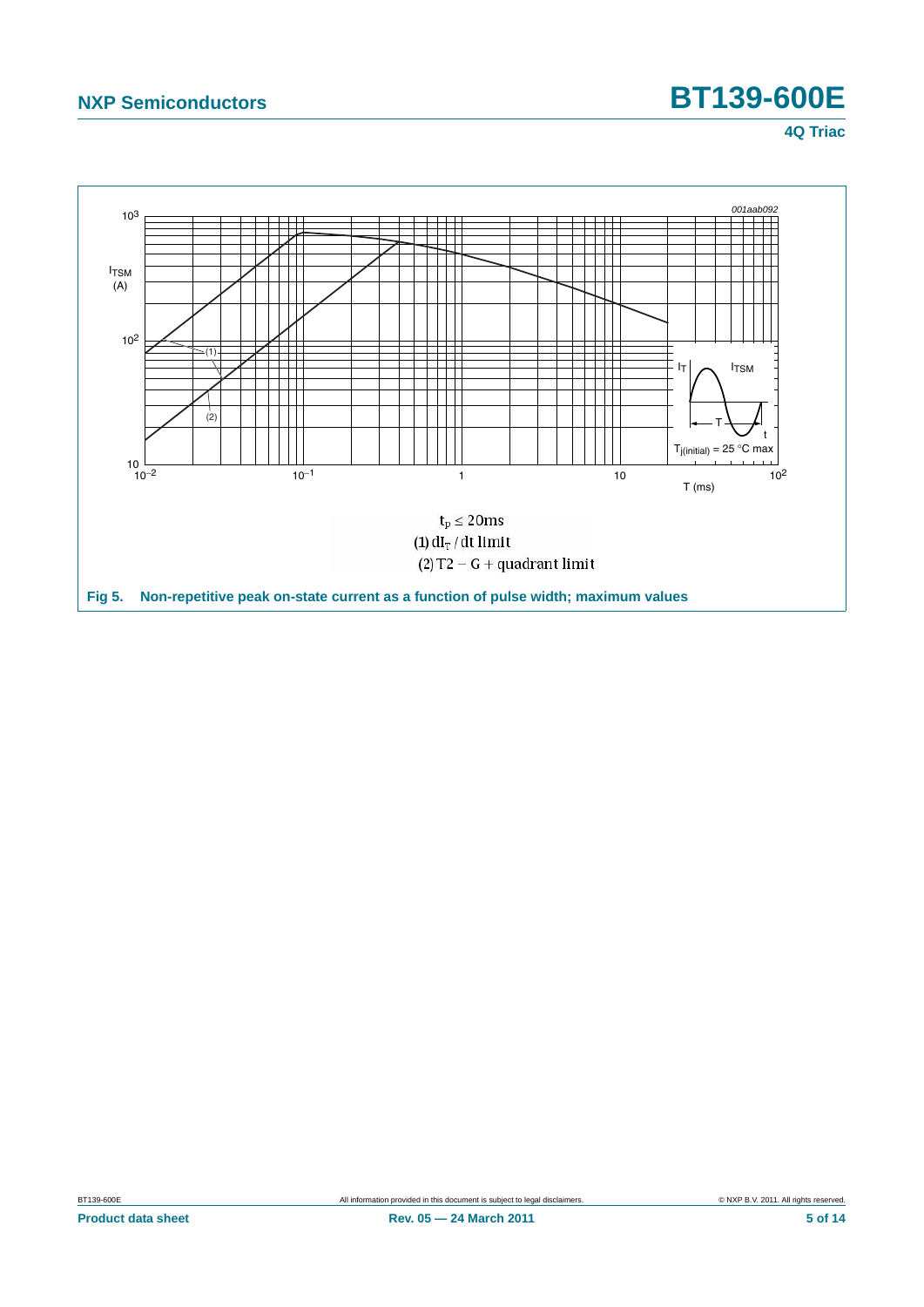# <span id="page-5-1"></span>**5. Thermal characteristics**

| Table 5.       | <b>Thermal characteristics</b>                 |                          |                          |     |     |      |
|----------------|------------------------------------------------|--------------------------|--------------------------|-----|-----|------|
| Symbol         | <b>Parameter</b>                               | <b>Conditions</b>        | Min                      | Tvp | Max | Unit |
| $R_{th(i-mb)}$ | thermal resistance from junction to            | half cycle; see Figure 6 | $\overline{\phantom{0}}$ | ۰   | 1.7 | K/W  |
|                | mounting base                                  | full cycle; see Figure 6 | $\overline{\phantom{0}}$ | ٠   | 1.2 | K/W  |
| $R_{th(i-a)}$  | thermal resistance from junction to<br>ambient | in free air              |                          | 60  | ۰   | K/W  |

<span id="page-5-0"></span>

**Product data sheet 6 05 CM CM 2011 CM Rev. 05 – 24 March 2011 CM 2011 CM 2012 CM 2018 CM 2018 CM 201**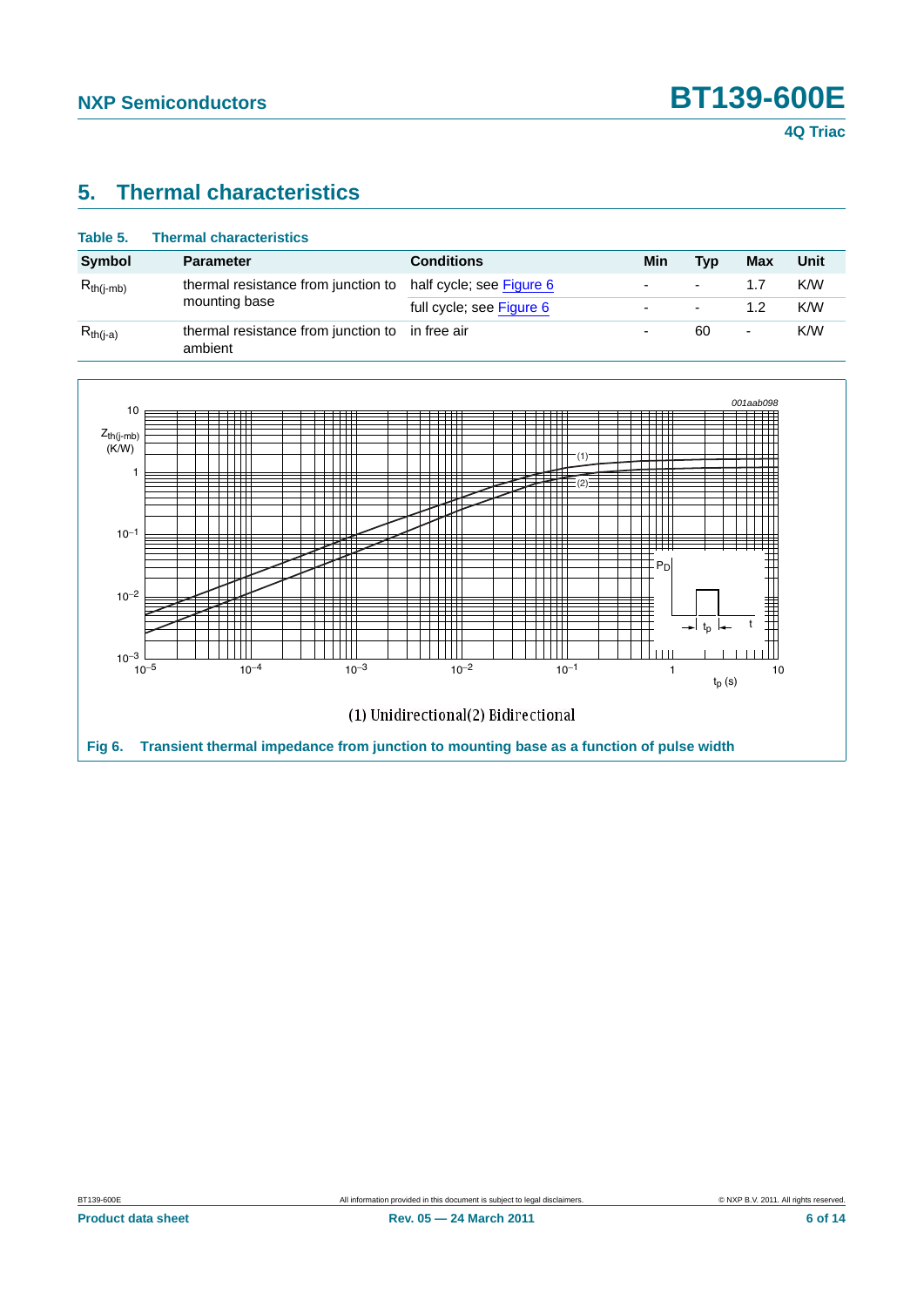# <span id="page-6-0"></span>**6. Characteristics**

| Table 6.       | <b>Characteristics</b>               |                                                                                       |                              |                |                          |           |
|----------------|--------------------------------------|---------------------------------------------------------------------------------------|------------------------------|----------------|--------------------------|-----------|
| <b>Symbol</b>  | <b>Parameter</b>                     | <b>Conditions</b>                                                                     | Min                          | <b>Typ</b>     | <b>Max</b>               | Unit      |
|                | <b>Static characteristics</b>        |                                                                                       |                              |                |                          |           |
| $I_{GT}$       | gate trigger current                 | $V_D = 12$ V; $I_T = 0.1$ A; T2+ G+; T <sub>i</sub> = 25 °C;<br>see Figure 7          | ÷,                           | 2.5            | 10                       | mA        |
|                |                                      | $V_D = 12$ V; $I_T = 0.1$ A; T2+ G-; T <sub>i</sub> = 25 °C;<br>see Figure 7          | $\overline{\phantom{a}}$     | $\overline{4}$ | 10                       | mA        |
|                |                                      | $V_D$ = 12 V; $I_T$ = 0.1 A; T2- G-; T <sub>i</sub> = 25 °C;<br>see Figure 7          |                              | $\sqrt{5}$     | 10                       | mA        |
|                |                                      | $V_D = 12$ V; $I_T = 0.1$ A; T2- G+; T <sub>i</sub> = 25 °C;<br>see Figure 7          | ÷,                           | 11             | 25                       | mA        |
| $I_L$          | latching current                     | $V_D = 12$ V; $I_G = 0.1$ A; T2+ G+;<br>$T_i = 25 °C$ ; see Figure 8                  | $\overline{\phantom{a}}$     | 3.2            | 30                       | mA        |
|                |                                      | $V_D = 12$ V; $I_G = 0.1$ A; T2+ G-; T <sub>i</sub> = 25 °C;<br>see Figure 8          |                              | 16             | 40                       | mA        |
|                |                                      | $V_D = 12$ V; $I_G = 0.1$ A; T2- G-; T <sub>i</sub> = 25 °C;<br>see Figure 8          | ÷,                           | $\overline{4}$ | 30                       | mA        |
|                |                                      | $V_D = 12$ V; $I_G = 0.1$ A; T2- G+; T <sub>i</sub> = 25 °C;<br>see Figure 8          | $\overline{\phantom{a}}$     | 5.5            | 40                       | mA        |
| ΙH             | holding current                      | $V_D$ = 12 V; T <sub>i</sub> = 25 °C; see Figure 9                                    | $\blacksquare$               | $\overline{4}$ | 45                       | mA        |
| $V_T$          | on-state voltage                     | $I_T = 20$ A; T <sub>i</sub> = 25 °C; see <b>Figure 10</b>                            |                              | 1.2            | 1.6                      | V         |
| $V_{GT}$       | gate trigger voltage                 | $V_D = 12$ V; $I_T = 0.1$ A; $T_i = 25$ °C;<br>see Figure 11                          | $\overline{\phantom{a}}$     | 0.7            | 1.5                      | $\vee$    |
|                |                                      | $V_D = 400$ V; $I_T = 0.1$ A; $T_i = 125$ °C;<br>see Figure 11                        | 0.25                         | 0.4            | $\blacksquare$           | $\vee$    |
| I <sub>D</sub> | off-state current                    | $V_D = 600$ V; T <sub>i</sub> = 125 °C                                                | $\overline{\phantom{0}}$     | 0.1            | 0.5                      | mA        |
|                | <b>Dynamic characteristics</b>       |                                                                                       |                              |                |                          |           |
| $dV_D/dt$      | rate of rise of off-state<br>voltage | $V_{DM}$ = 402 V; T <sub>i</sub> = 125 °C; exponential<br>waveform; gate open circuit | $\frac{1}{2}$                | 50             | $\overline{\phantom{0}}$ | $V/\mu s$ |
| $t_{gt}$       | gate-controlled turn-on<br>time      | $I_{TM}$ = 20 A; $V_D$ = 600 V; $I_G$ = 0.1 A;<br>$dl_G/dt = 5$ A/µs                  | $\qquad \qquad \blacksquare$ | $\overline{c}$ |                          | μs        |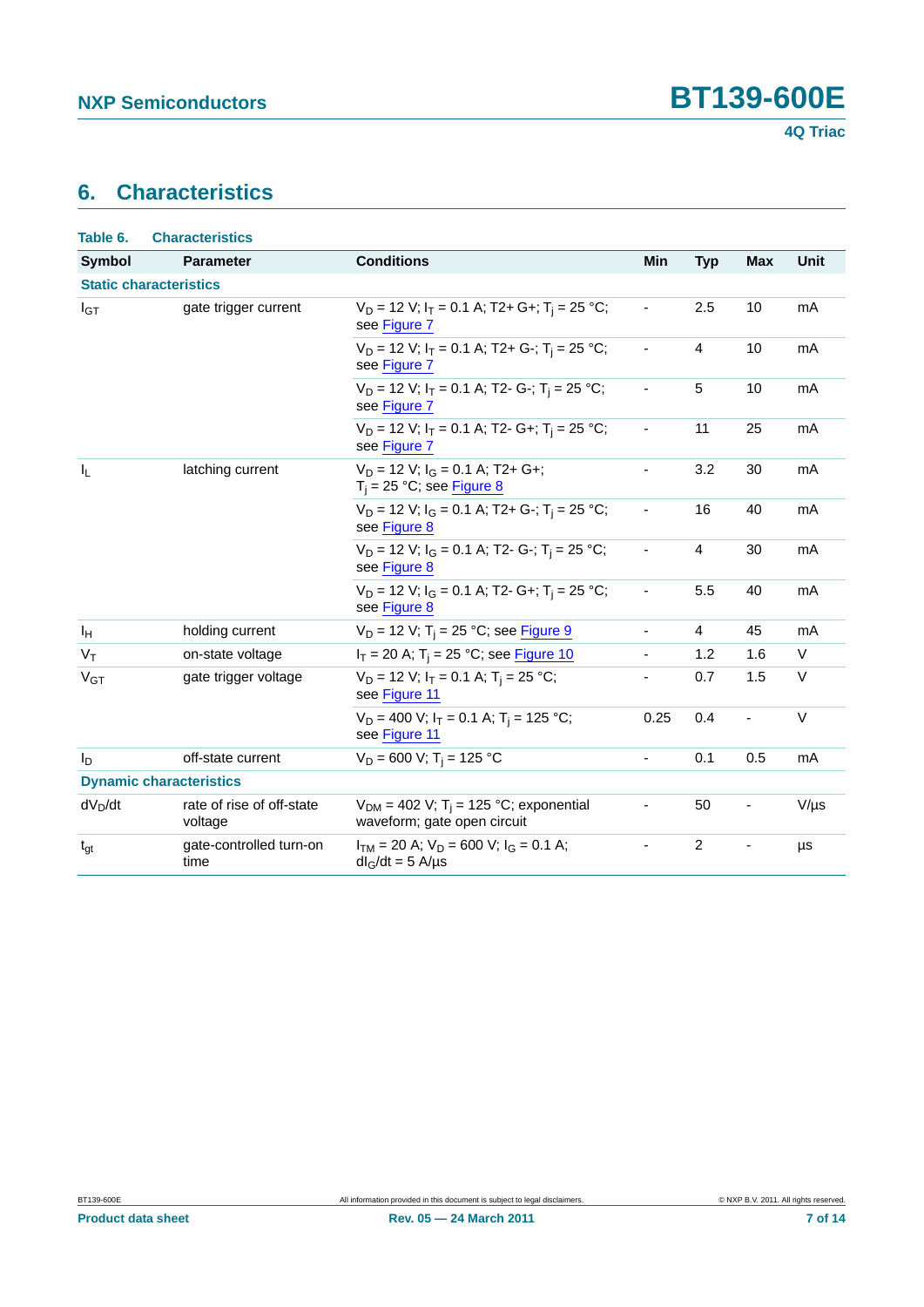<span id="page-7-1"></span><span id="page-7-0"></span>

<span id="page-7-3"></span><span id="page-7-2"></span>**Product data sheet 8 of 14 Rev. 05 — 24 March 2011 Rev. 05 — 24 March 2011 8 of 14**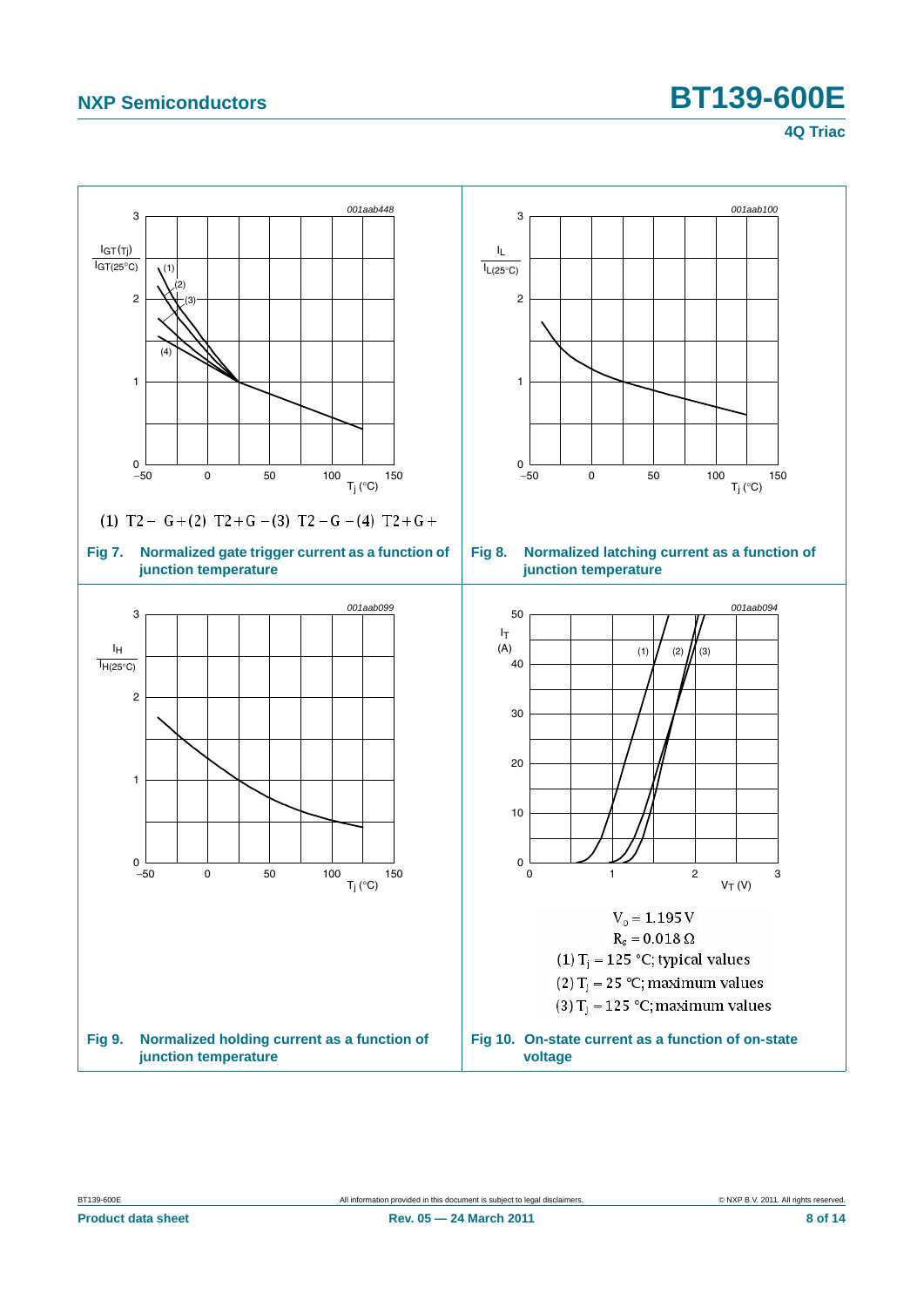<span id="page-8-0"></span>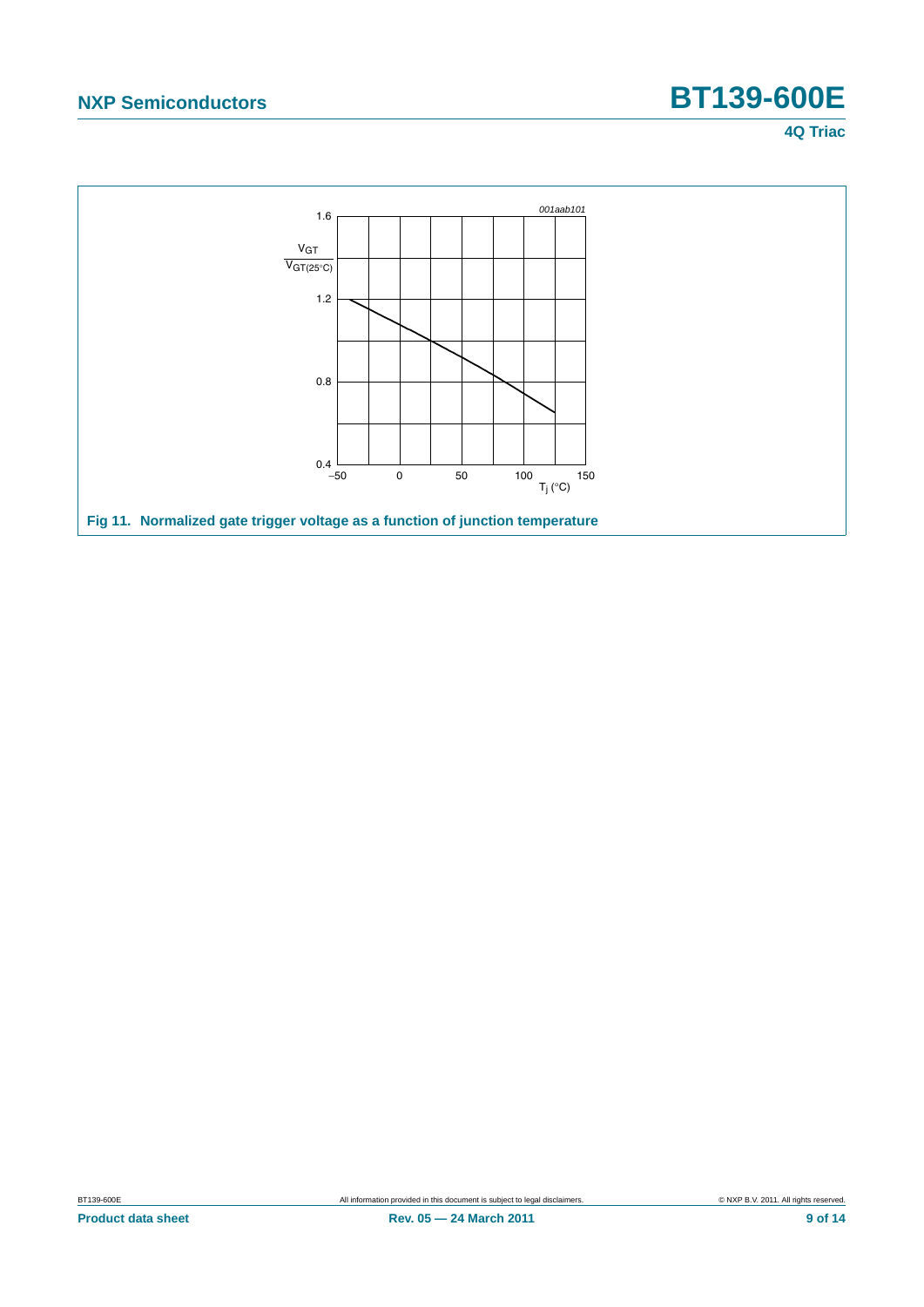# <span id="page-9-0"></span>**7. Package outline**



### **Fig 12. Package outline SOT78 (TO-220AB)**

BT139-600E **All information provided in this document** is subject to legal disclaimers. **Example 2011.** All rights reserved. **Product data sheet 10 of 14** Rev. 05 — 24 March 2011 10 06 14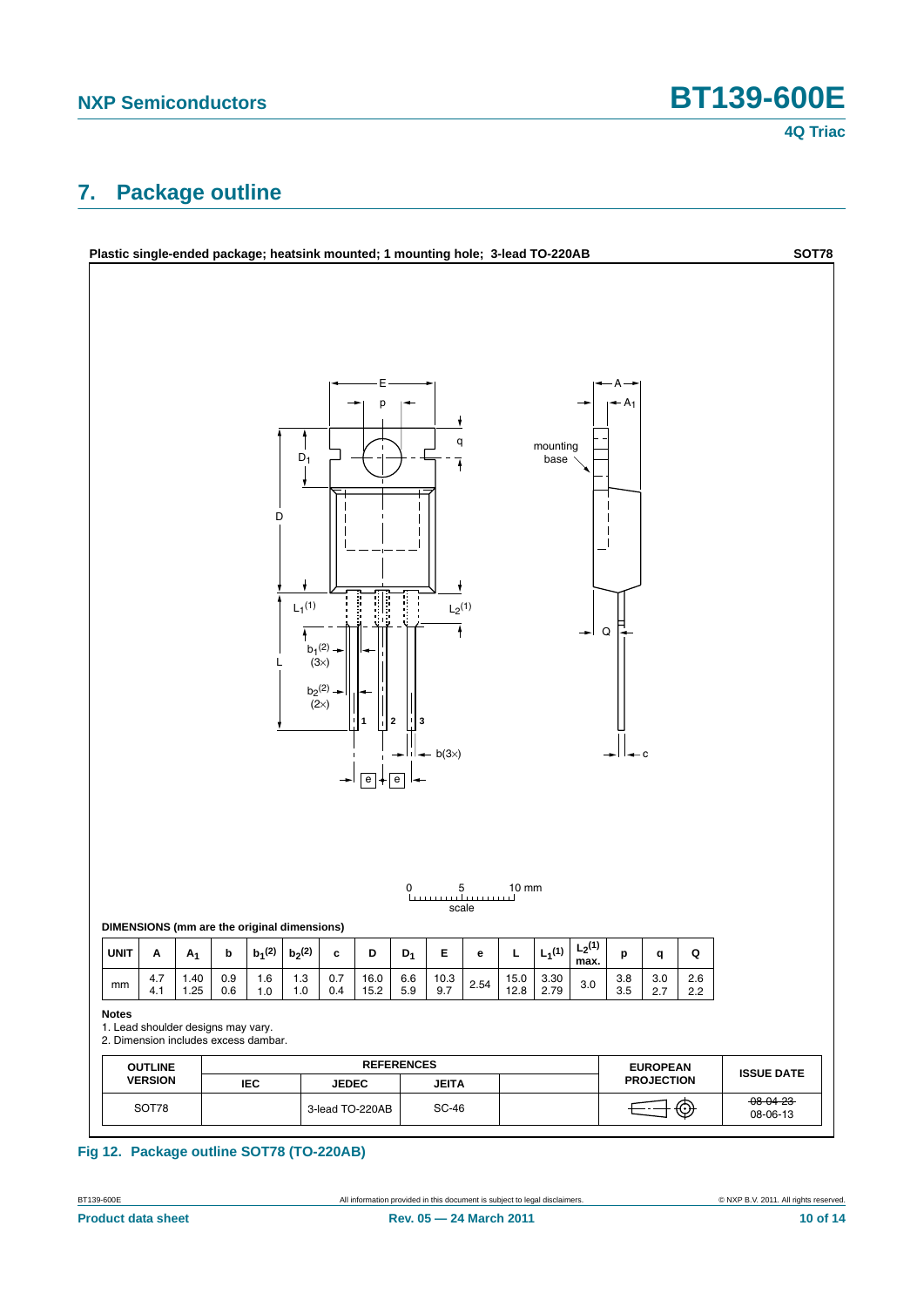

# <span id="page-10-0"></span>**8. Revision history**

| Table 7.<br><b>Revision history</b> |                               |                    |                          |                   |
|-------------------------------------|-------------------------------|--------------------|--------------------------|-------------------|
| Document ID                         | Release date                  | Data sheet status  | <b>Change notice</b>     | <b>Supersedes</b> |
| BT139-600E v.5                      | 20110324                      | Product data sheet | $\overline{\phantom{0}}$ | BT139-600E v.4    |
| Modifications:                      | • Various changes to content. |                    |                          |                   |
| BT139-600E v.4                      | 20110224                      | Product data sheet | $\overline{\phantom{0}}$ | BT139 SER E v.3   |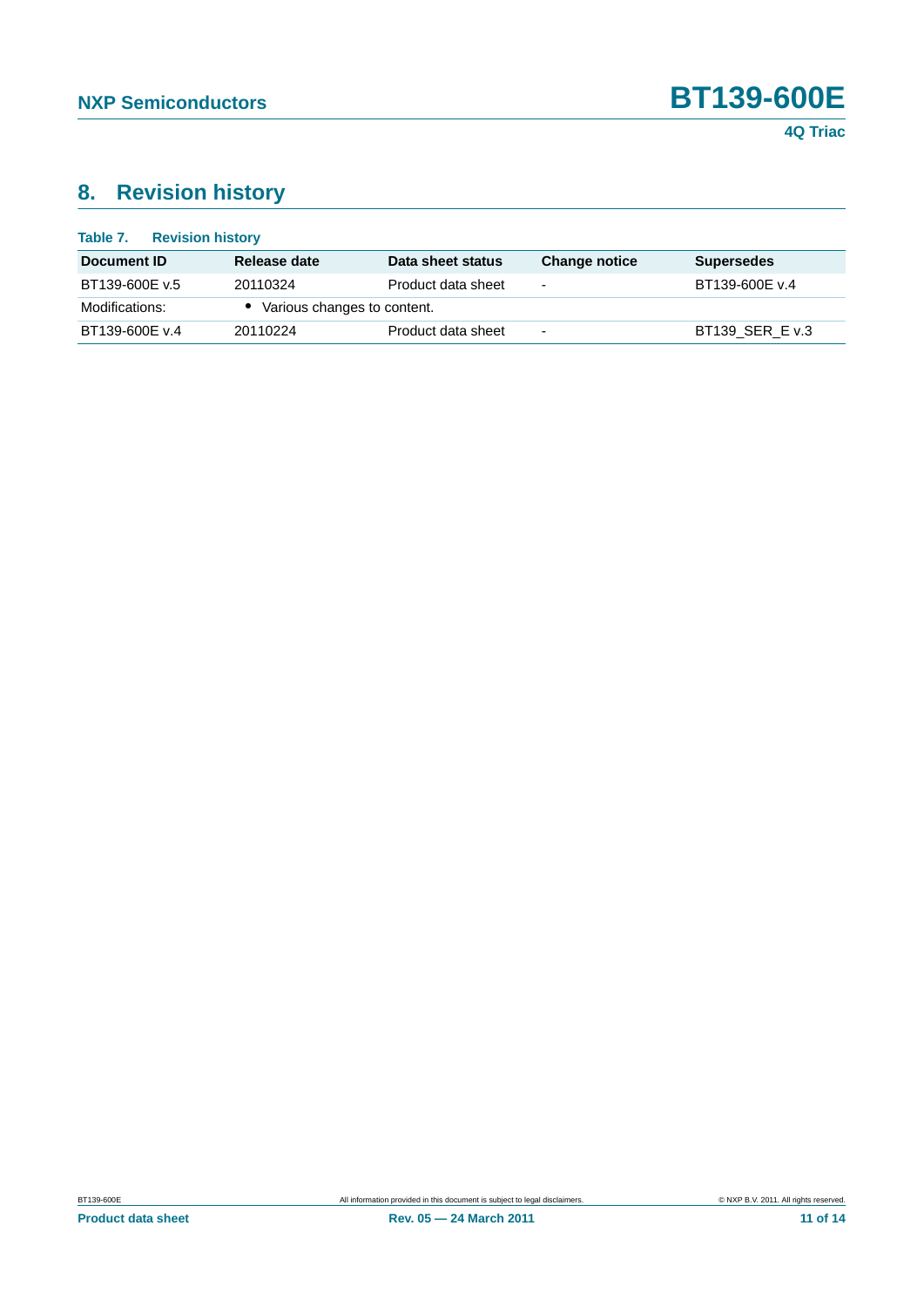## <span id="page-11-3"></span>**9. Legal information**

### <span id="page-11-4"></span>**9.1 Data sheet status**

| Document status [1] [2]        | Product status [3] | <b>Definition</b>                                                                     |
|--------------------------------|--------------------|---------------------------------------------------------------------------------------|
| Objective [short] data sheet   | Development        | This document contains data from the objective specification for product development. |
| Preliminary [short] data sheet | Qualification      | This document contains data from the preliminary specification.                       |
| Product [short] data sheet     | Production         | This document contains the product specification.                                     |

<span id="page-11-0"></span>[1] Please consult the most recently issued document before initiating or completing a design.

<span id="page-11-1"></span>[2] The term 'short data sheet' is explained in section "Definitions"

<span id="page-11-2"></span>[3] The product status of device(s) described in this document may have changed since this document was published and may differ in case of multiple devices. The latest product<br>status information is available on the Intern

### <span id="page-11-5"></span>**9.2 Definitions**

**Draft** — The document is a draft version only. The content is still under internal review and subject to formal approval, which may result in modifications or additions. NXP Semiconductors does not give any representations or warranties as to the accuracy or completeness of information included herein and shall have no liability for the consequences of use of such information.

**Short data sheet** — A short data sheet is an extract from a full data sheet with the same product type number(s) and title. A short data sheet is intended for quick reference only and should not be relied upon to contain detailed and full information. For detailed and full information see the relevant full data sheet, which is available on request via the local NXP Semiconductors sales office. In case of any inconsistency or conflict with the short data sheet, the full data sheet shall prevail.

**Product specification** — The information and data provided in a Product data sheet shall define the specification of the product as agreed between NXP Semiconductors and its customer, unless NXP Semiconductors and customer have explicitly agreed otherwise in writing. In no event however, shall an agreement be valid in which the NXP Semiconductors product is deemed to offer functions and qualities beyond those described in the Product data sheet.

### <span id="page-11-6"></span>**9.3 Disclaimers**

**Limited warranty and liability** — Information in this document is believed to be accurate and reliable. However, NXP Semiconductors does not give any representations or warranties, expressed or implied, as to the accuracy or completeness of such information and shall have no liability for the consequences of use of such information.

 In no event shall NXP Semiconductors be liable for any indirect, incidental, punitive, special or consequential damages (including - without limitation - lost profits, lost savings, business interruption, costs related to the removal or replacement of any products or rework charges) whether or not such damages are based on tort (including negligence), warranty, breach of contract or any other legal theory.

Notwithstanding any damages that customer might incur for any reason whatsoever, NXP Semiconductors' aggregate and cumulative liability towards customer for the products described herein shall be limited in accordance with the *Terms and conditions of commercial sale* of NXP Semiconductors.

**Right to make changes** — NXP Semiconductors reserves the right to make changes to information published in this document, including without limitation specifications and product descriptions, at any time and without notice. This document supersedes and replaces all information supplied prior to the publication hereof.

**Suitability for use** — NXP Semiconductors products are not designed, authorized or warranted to be suitable for use in life support, life-critical or safety-critical systems or equipment, nor in applications where failure or malfunction of an NXP Semiconductors product can reasonably be expected to result in personal injury, death or severe property or environmental damage. NXP Semiconductors accepts no liability for inclusion and/or use of NXP Semiconductors products in such equipment or applications and therefore such inclusion and/or use is at the customer's own risk.

**Quick reference data** — The Quick reference data is an extract of the product data given in the Limiting values and Characteristics sections of this document, and as such is not complete, exhaustive or legally binding.

**Applications** — Applications that are described herein for any of these products are for illustrative purposes only. NXP Semiconductors makes no representation or warranty that such applications will be suitable for the specified use without further testing or modification.

Customers are responsible for the design and operation of their applications and products using NXP Semiconductors products, and NXP Semiconductors accepts no liability for any assistance with applications or customer product design. It is customer's sole responsibility to determine whether the NXP Semiconductors product is suitable and fit for the customer's applications and products planned, as well as for the planned application and use of customer's third party customer(s). Customers should provide appropriate design and operating safeguards to minimize the risks associated with their applications and products.

NXP Semiconductors does not accept any liability related to any default, damage, costs or problem which is based on any weakness or default in the customer's applications or products, or the application or use by customer's third party customer(s). Customer is responsible for doing all necessary testing for the customer's applications and products using NXP Semiconductors products in order to avoid a default of the applications and the products or of the application or use by customer's third party customer(s). NXP does not accept any liability in this respect.

**Limiting values** — Stress above one or more limiting values (as defined in the Absolute Maximum Ratings System of IEC 60134) will cause permanent damage to the device. Limiting values are stress ratings only and (proper) operation of the device at these or any other conditions above those given in the Recommended operating conditions section (if present) or the Characteristics sections of this document is not warranted. Constant or repeated exposure to limiting values will permanently and irreversibly affect the quality and reliability of the device.

**Terms and conditions of commercial sale** — NXP Semiconductors products are sold subject to the general terms and conditions of commercial sale, as published at http://www.nxp.com/profile/terms, unless otherwise agreed in a valid written individual agreement. In case an individual agreement is concluded only the terms and conditions of the respective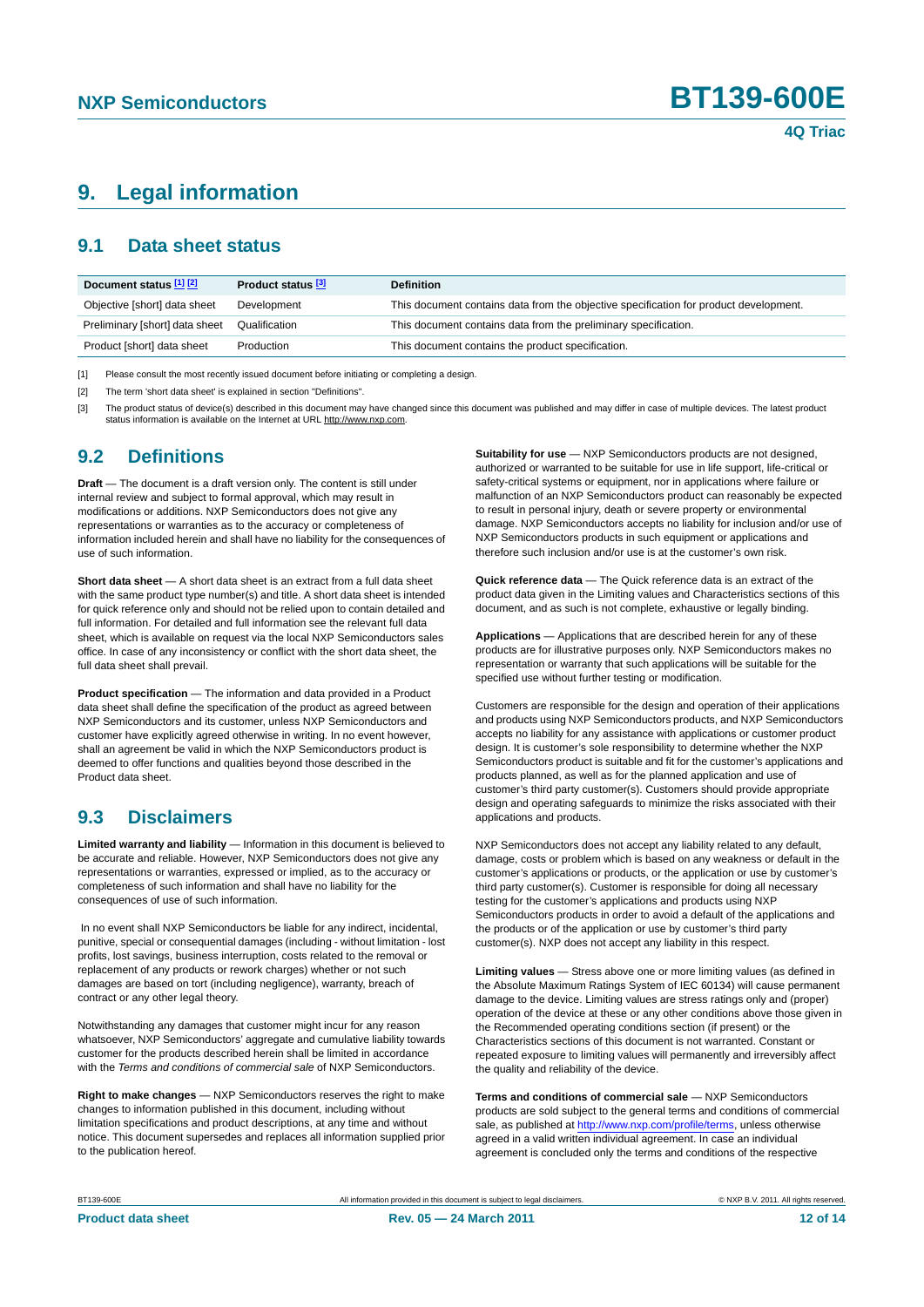agreement shall apply. NXP Semiconductors hereby expressly objects to applying the customer's general terms and conditions with regard to the purchase of NXP Semiconductors products by customer.

**No offer to sell or license** — Nothing in this document may be interpreted or construed as an offer to sell products that is open for acceptance or the grant, conveyance or implication of any license under any copyrights, patents or other industrial or intellectual property rights.

**Export control** — This document as well as the item(s) described herein may be subject to export control regulations. Export might require a prior authorization from national authorities.

**Non-automotive qualified products** — Unless this data sheet expressly states that this specific NXP Semiconductors product is automotive qualified, the product is not suitable for automotive use. It is neither qualified nor tested in accordance with automotive testing or application requirements. NXP Semiconductors accepts no liability for inclusion and/or use of non-automotive qualified products in automotive equipment or applications.

In the event that customer uses the product for design-in and use in automotive applications to automotive specifications and standards, customer (a) shall use the product without NXP Semiconductors' warranty of the

## <span id="page-12-1"></span>**10. Contact information**

For more information, please visit: http://www.nxp.com

For sales office addresses, please send an email to: salesaddresses@nxp.com

product for such automotive applications, use and specifications, and (b) whenever customer uses the product for automotive applications beyond NXP Semiconductors' specifications such use shall be solely at customer's own risk, and (c) customer fully indemnifies NXP Semiconductors for any liability, damages or failed product claims resulting from customer design and use of the product for automotive applications beyond NXP Semiconductors' standard warranty and NXP Semiconductors' product specifications.

## <span id="page-12-0"></span>**9.4 Trademarks**

Notice: All referenced brands, product names, service names and trademarks are the property of their respective owners.

**Adelante**, **Bitport**, **Bitsound**, **CoolFlux**, **CoReUse**, **DESFire**, **EZ-HV**, **FabKey**, **GreenChip**, **HiPerSmart**, **HITAG**, **I²C-bus** logo, **ICODE**, **I-CODE**, **ITEC**, **Labelution**, **MIFARE**, **MIFARE Plus**, **MIFARE Ultralight**, **MoReUse**, **QLPAK**, **Silicon Tuner**, **SiliconMAX**, **SmartXA**, **STARplug**, **TOPFET**, **TrenchMOS**, **TriMedia** and **UCODE** — are trademarks of NXP B.V.

**HD Radio** and **HD Radio** logo — are trademarks of iBiquity Digital Corporation.